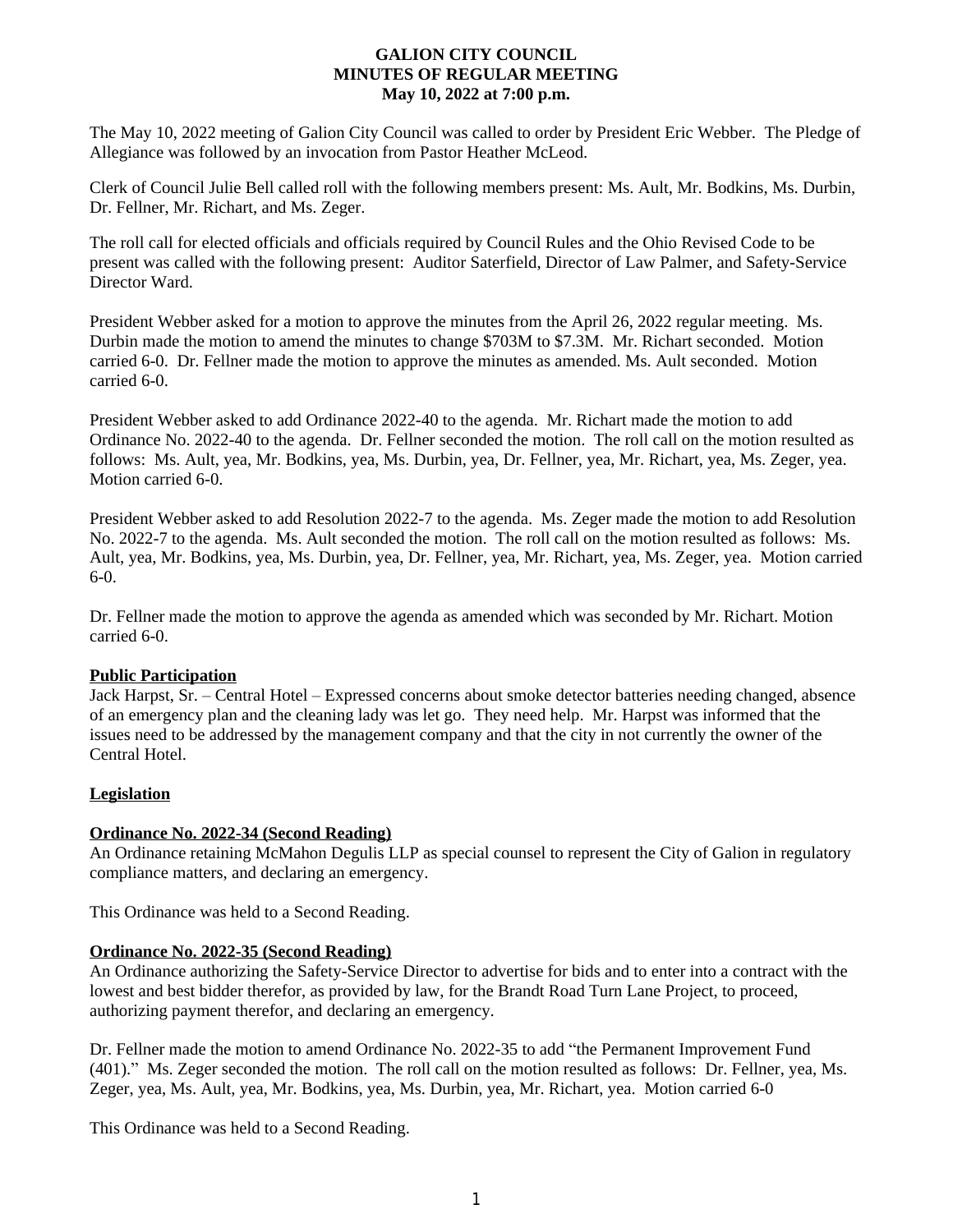### **Ordinance No. 2022-36 (Second Reading)**

An Ordinance amending Ordinance No. 2021-114 (Permanent 2022 Appropriations) by appropriating from unappropriated funds in various funds, and declaring an emergency.

Dr. Fellner made the motion to strike Section 4 from the Ordinance. Ms. Zeger seconded. The roll call vote resulted as follows: Dr. Fellner, yea, Ms. Zeger, yea, Ms. Ault, yea, Mr. Bodkins, yea, Ms. Durbin, yea, Mr. Richart, yea. Motion carried 6-0.

This Ordinance was held to a Second Reading.

#### **Ordinance No. 2022-21 (Second Reading)**

An Ordinance authorizing and directing the Safety-Service Director to advertise for bids and to enter into a contract for a Pad (liner) for the Splash Park together with necessary construction.

Ms. Durbin made the motion to suspend the rules and proceed to the final reading on Ordinance No. 2022-21. Ms. Zeger seconded the motion. The roll call on the motion resulted as follows: Ms. Durbin, yea, Ms. Zeger, yea, Ms. Ault, yea, Mr. Bodkins, yea, Dr. Fellner, yea, Mr. Richart, yea. Motion carried 6-0.

Dr. Fellner made the motion to pass Ordinance No. 2022-21. Mr. Bodkins seconded the motion. The roll call on Ordinance No. 2022-21 resulted as follows: Dr. Fellner, yea, Mr. Bodkins, yea, Ms. Durbin, yea, Mr. Richart, no, Ms. Zeger, yea, Ms. Ault, yea. Motion carried 5-1 and Ordinance No. 2022-21 passed for a final reading.

#### **Ordinance No. 2022-39 (First Reading)**

An Ordinance authorizing the Safety-Service Director to submit an application for grant funds under the Ohio Airport Grant Program, and declaring an emergency.

Mr. Richart made the motion to suspend the rules and proceed to the final reading on Ordinance No. 2022-39. Dr. Fellner seconded the motion. The roll call on the motion resulted as follows: Mr. Richart, yea, Dr. Fellner, yea, Ms. Zeger, yea, Ms. Ault, yea, Mr. Bodkins, yea, Ms. Durbin, no. Motion carried 5-1.

Dr. Fellner made the motion to pass Ordinance No. 2022-39. Mr. Bodkins seconded the motion. The roll call on Ordinance No. 2022-39 resulted as follow: Dr. Fellner, yea, Mr. Bodkins, yea, Ms. Durbin, yea, Mr. Richart, yea, Ms. Zeger, yea, Ms. Ault, yea. Motion carried 6-0 and Ordinance No. 2022-39 passed for a final reading.

### **Ordinance No. 2022-20 (First Reading)**

An Ordinance establishing sewer charges for customers within and outside the corporation limits of the City of Galion for bills rendered on and after June 1, 2022, repealing inconsistent ordinances and resolutions, and declaring an emergency.

This Ordinance was held to a First Reading.

### **Ordinance No. 2022-40 (First Reading)**

An Ordinance amending Ordinance No. 2021-114 (Permanent 2022 Appropriations) by appropriating from unappropriated funds in the Coronavirus Relief Fund, and declaring an emergency.

Dr. Fellner made the motion to suspend the rules and proceed to the final reading on Ordinance No. 2022-40. Ms. Zeger seconded the motion. The roll call on the motion resulted as follows: Dr. Fellner, yea, Ms. Zeger, yea, Ms. Ault, yea, Mr. Bodkins, yea, Ms. Durbin, yea, Mr. Richart, yea. Motion carried 6-0.

Dr. Fellner made the motion to pass Ordinance No. 2022-40. Mr. Bodkins seconded the motion. The roll call on Ordinance No. 2022-40 resulted as follow: Dr. Fellner, yea, Mr. Bodkins, yea, Ms. Durbin, yea, Mr. Richart, yea, Ms. Zeger, yea, Ms. Ault, yea. Motion carried 6-0 and Ordinance No. 2022-40 passed for a final reading.

### **Resolution No. 2022-7 (First Reading)**

A Resolution approving and ratifying the prior acts of the Department Heads and Safety-Service Director and approving a "Then and Now" Certificate for said expenditure, and declaring an emergency.